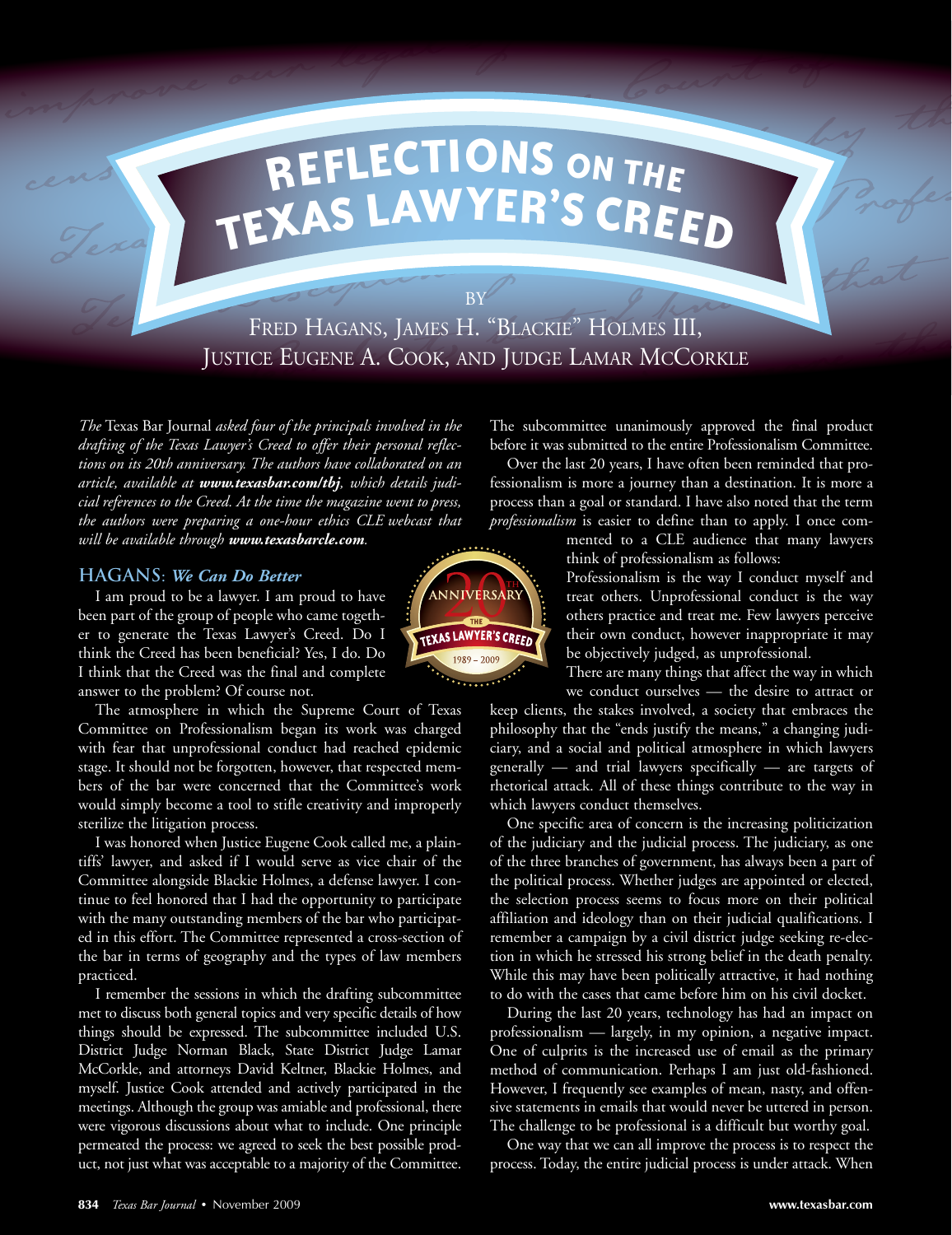judges or juries rule for you, they are generally viewed as brilliant and thoughtful. When they rule against you, they are often vilified as stupid and corrupt. As professionals, we can do better.

*Fred Hagans is a partner in Hagans, Burdine, Montgomery & Rustay, P.C. in Houston.* 

#### **Holmes:** *Professionalism from Within*

It does not matter the year or era, the core principles of professionalism remain the same. Civility and credibility are paramount. True professionalism cannot be legislated. Ethical conduct can be codified, but professionalism must come from within the lawyer. A lawyer can be ethical but not professional. If we want professionalism to be a reality, then we must be willing to make a commitment that it will not only be reflected in our daily conduct but will be enshrined in our hearts as well. It seems to me a lawyer should and must want to be civil and credible in dealing with those who are a part of the practice of law. Why not?

When I began practicing law in 1959, it was considerably different. The level of technology was not as advanced. I dictated to a secretary across my desk, and she used carbon paper to make duplicate copies. Reproduction of documents was accomplished by wet and sticky cylinders, which smelled and took forever to dry. Even the switchboard operator at my firm used the old "hello girl" phone banks that required the use of a cord to make a connection on incoming or outgoing telephone calls. Briefing a legal topic was really an art, and the use of the Blue Book and Shepardizing resulted in cases found that were not always discovered by your adversary. Today's technology makes it a lot easier to spit out generic discovery forms and reams of paperwork. The paper battle is horrendous, and we are all guilty of it. I truly believe if your first motion to compel discovery contains a demand for sanctions, then counsel should be required to write the motion in longhand. Technology has to some extent affected our civility to one another in what should be an admired profession.

Not too long ago, the scheduling of a deposition was done by agreement through a telephone call or written inquiry setting forth realistic dates for taking the deposition, not only as to the day but the time in the future. Now, many times the first knowledge that a deposition is scheduled is the notice and *duces tecum* you receive, and so often the dates are not convenient. As a result, telephone calls are necessitated that should have been made in the first place, or the preparation of a motion to quash is required, all of which results in unnecessary time and expense to the client.

The Texas Lawyer's Creed and guidelines for professional courtesy are attempts to put the word "fun" back into the practice, advance the administration of justice, and elevate the legal system to the exalted plateau it deserves. Some believe that through obnoxious, belligerent, and discourteous behavior, the adversary will be intimidated and provoked into similar conduct or wilt under the attack. The opposite should be true, for if you stand by the traditions of courtesy and civility, the adversary might truly see the futility in those efforts and raise such conduct to your level rather than your stooping to the low road.

It is hard to say what the causes are for the situation in which we find ourselves. Is it increased salaries to associates who feel the need to worship at the altar of the billable hour resulting in unnecessary paperwork and fudging on timesheet entries, or competition for legal representation, or lack of true implementation of a mentor system, or just downright erosion in the character of society? Rena Pederson, writing in the *Dallas Morning News*, observed that the code of personal behavior established by the 110 Rules of Civility authored in 1745 by George Washington when he was 14 years of age are relevant today. In making this observation, she stated, "Since the social revolution of the 1960s, the trend has been to be non-judgmental. Which meant we leveled down. Everything became relative. Any new way was considered better than the old way. Do your own thing replaced do the right thing. Somewhere along the way we forgot that just because we have the freedom to act to extremes doesn't mean we should." Whatever the reason, it is up to us to right the wrong.

The creeds and guidelines that many have worked very hard to prepare will only change the lack of professionalism if a full, good-faith effort is made by all of us to read, abide by, and communicate to each other these guidelines. While the finger can be pointed at many, it is incumbent that we start with ourselves as members of the practicing bar, to work together in an

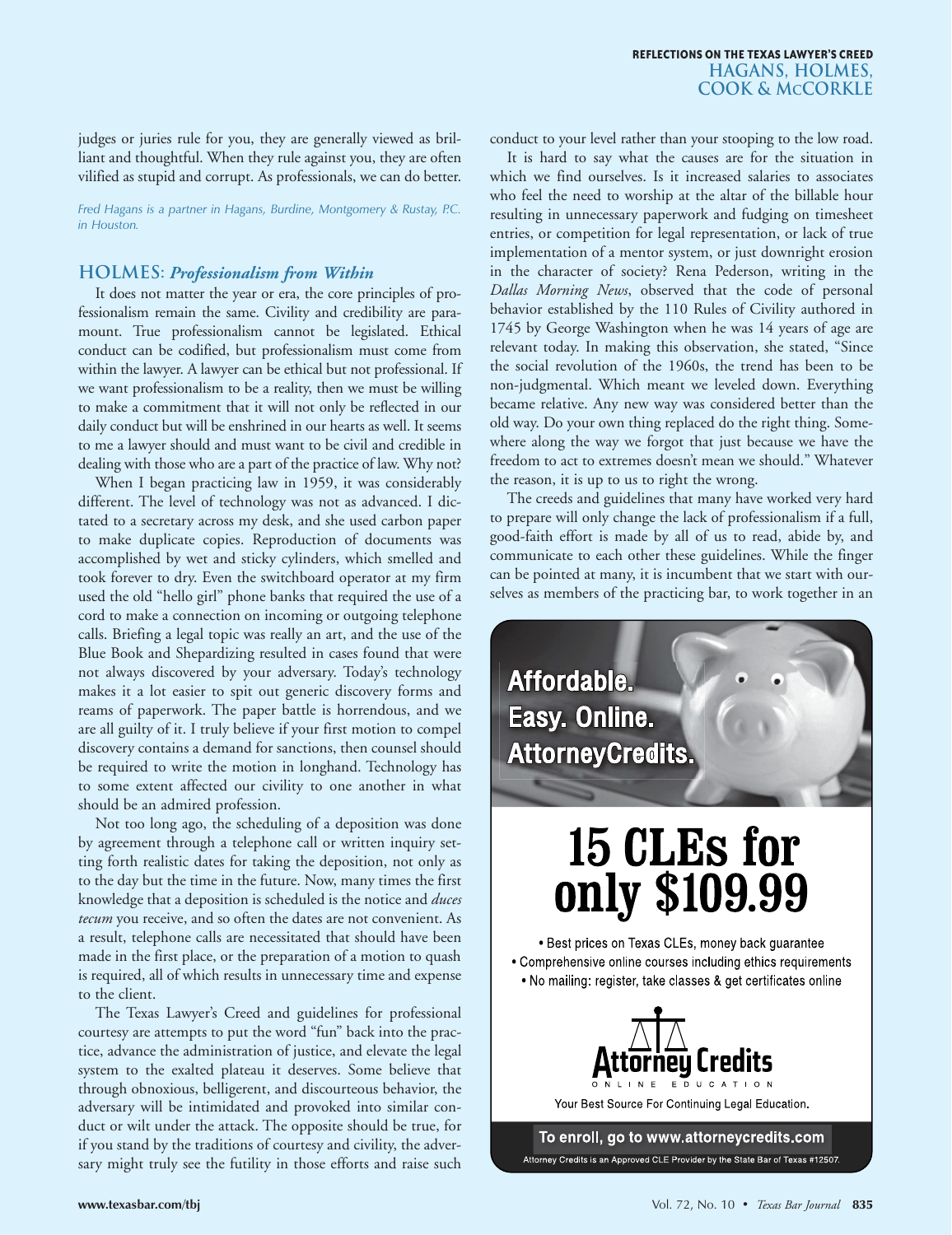attempt to change the problem. The time has come where we, as members of a prestigious profession, start behaving as such, especially among ourselves. Only by unified effort within the legal community will the erosion of professionalism be reversed. The guidelines and creeds are a magnificent start to the solution of the problems within the legal community.

We are a profession and must never forget it. Each day we must renew our commitment to those principles that make the practice of law such a noble endeavor.

James H. "Blackie" Holmes III is a partner in Burford & Ryburn, L.L.P. in *Dallas.* 

#### **Cook**: *The Need for Heroes*

By 1988, lack of professionalism had reached epidemic proportions. Attending an American Bar Association program in Chicago, I learned how widespread lack of civility was in the practice of law. I wanted to use the influence of the Court to address the problem.

After discussion, the Court established an Advisory Committee on Professionalism. One of the goals was to represent all aspects of the legal profession. The Court appointed plaintiff and defense lawyers, law school deans and professors, federal and state judges, sole practitioners, and attorneys from medium and large firms. The committee devoted its work to how we could improve the practice of law. Our ancestors would have been proud of the committee and how it handled its task. The lawyers faced the problems with a spirit of common calling.

For many years, I was a volunteer in Special Olympics Texas. One of our oft-repeated mottos is "Together we all win." I appointed Fred Hagans and Blackie Holmes as vice chairs and I served as overall chair. There was no clash of egos. Committee members were able to focus on the common good. Committee members included Judge Norman W. Black, David Burrow, Tom H. Davis, Judge Lamar McCorkle, Dean Frank Newton, Dean Charles Barrow, Bob Sheehy, and Jim Branton. One of my law clerks, Warren Harris, assisted us.

Is the problem cured? No, but we have made noticeable progress. Our long history shows that we will not surrender our proud heritage.

In 1997, while driving to the office, I heard a radio program that was bashing lawyers. I thought, "Why doesn't someone talk about all the good lawyers have done?" I called the ABA and asked to be connected with the department that would have such information. No such luck. I then called the State Bar of Texas and a number of legal organizations. Still no luck. I decided to research and write about my findings. The result, "I'm proud to be a lawyer," was published as an op-ed in the *Houston Chronicle*.

I need heroes. I always have. They give me strength and hope and courage. Many lawyers have been my heroes. And for this I am grateful.

Lawyer bashing is a national pastime, the theme of regular articles and letters to editors, the punch line to countless jokes, and a surefire ratings booster for talk-show hosts.

Despite these insults, I am proud to be a lawyer. I know

what many members of the public apparently do not — that history is filled with generations of lawyers who, like those that Shakespeare's Dick the Butcher would kill, have stood against tyranny to build a free society.

Of the 56 men who signed the Declaration of Independence, 25 were lawyers. Of the 55 delegates to the Constitutional Convention in Philadelphia who hammered out the Constitution, 31 were lawyers. More than half of the nation's presidents have been lawyers. Most Americans know that Abraham Lincoln, president during the Civil War, was a lawyer. But many do not know that Woodrow Wilson, who led us through World War I, was a lawyer or that Franklin Delano Roosevelt, president during most of World War II, was also a lawyer.

Lawyers were no less active as leaders during other challenging periods in American history. Who can remain untouched by the work and words of Barbara Jordan during Watergate: "My faith in our Constitution is whole. It is complete. It is total."

Jordan was not the first Texas lawyer to defend the cause of freedom. Six stubborn lawyers fortified themselves with 180 other souls to defend the Alamo against impossible odds. William Barrett Travis, commander of the Alamo, was only 26 years old when he wrote an open letter to the people of Texas and all Americans, promising that he would "never surrender or retreat." What most people do not know is that Travis had a law practice in Anahuac and, later, in San Felipe, before he sacrificed his life at the Alamo.

The colorful James Butler Bonham was 29 years old when he died at the Alamo. Long before he traveled there, he achieved fame as a spirited lawyer in South Carolina. Those who believe that lawyers never act for anything but profit should read the letter to Gen. Sam Houston in which Bonham volunteered his services as a soldier: "Permit me through you to volunteer my services in the present struggle of Texas, without condition, I shall receive nothing, either in the form of services, pay, or land, or rations."

The tradition of lawyers' courage and commitment to society continues in modern times. Disreputable lawyers are justly criticized. The public, as well as the legal profession, is well served by their exposure. But they are only a small part of the story of the legal tradition. That tradition has been built by the men of the Constitutional Convention, our nation's presidents and other leaders, and by the people laboring within the legal profession today. For every charlatan, we can find a dozen honorable lawyers to offset the jokes, the negative reports, and the dishonorable few.

As Americans and Texans, we have only to look back through our own history to find portraits of honorable men and women who have served society as lawyers. We have only to picture the Alamo and then, 46 days later, the Battle of San Jacinto and the commander who led Texas to victory in the war's decisive battle. He was Sam Houston, a courageous man, a hero committed to building a strong and free society, a capable leader. But first, he was a lawyer.

*Eugene A. Cook was a justice on the Supreme Court of Texas from 1988 to 1993.*